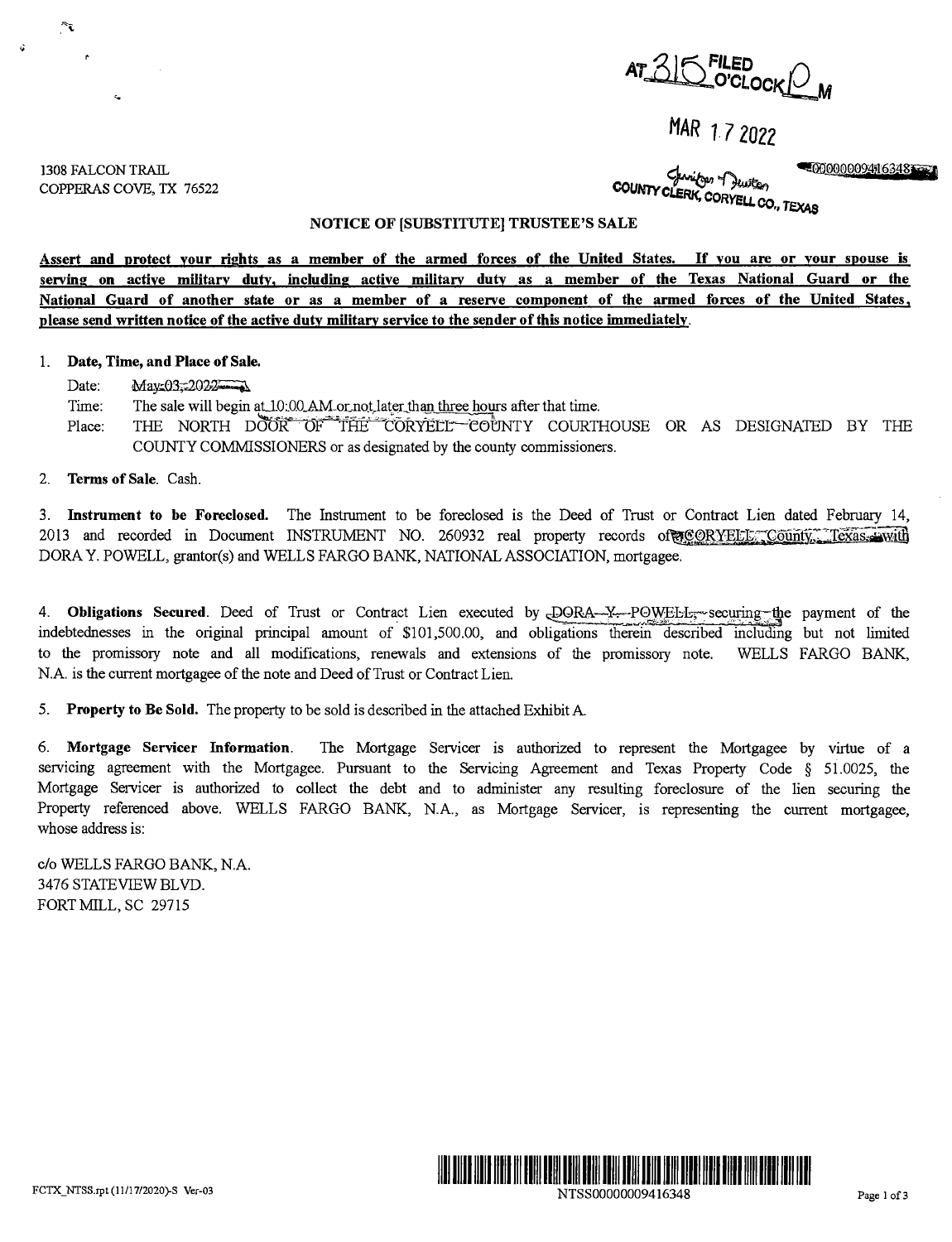1308 FALCON TRAIL COPPERAS COVE, TX 76522

--

ને

 $\mathbf{a}$ 

THIS INSTRUMENT APPOINTS THE SUBSTITUTE TRUSTEE(S) IDENTIFIED TO SELL THE PROPERTY **DESCRIBED IN THE SECURITY INSTRUMENT IDENTIFIED IN THIS NOTICE OF SALE THE PERSON** SIGNING THIS NOTICE IS THE ATTORNEY OR AUTHORIZED AGENT OF THE MORTGAGEE OR **MORTGAGE SERVICER.** 

The undersigned as attorney for the mortgagee or mortgage servicer does herby remove the original trustee and all successor substitute trustees and appoints in their steed DONNA FORMAN. BRENDA WIGGS, DAVID STOCKMAN, GUY WIGGS, MICHELLE SCHWARTZ, KATHY ARRINGTON, JANET PINDER OR CECIL KESTER whose address is c/o BARRETT DAFFIN FRAPPIER TURNER & ENGEL, LLP, 4004 Belt Line Road, Suite 100, Addison, Texas 75001-4320 as Substitute Trustee, who shall hereafter exercise all powers and duties set aside to the said original trustee under the said Deed of Trust; and, further does hereby request, authorize, and instruct said Substitute Trustee to conduct and direct the execution of remedies set aside to the beneficiary therein.

 $\mathscr{L}$  $\leq$ 

Israel Saucedo

## **Certificate of Posting**

My name is \_\_\_\_\_\_\_\_\_\_\_\_\_\_\_\_\_\_\_\_\_\_\_\_\_\_\_\_\_\_\_\_\_, and my address is c/o 4004 Belt Line Road, Suite 100, Addison, Texas 75001-4320. I declare under penalty of perjury that on \_\_\_\_\_\_\_\_\_\_\_\_\_\_\_\_\_\_\_\_\_\_ I filed at the office of the CORYELL,County Clerk and caused to be posted at the CORYELL County courthouse this notice of sale.

Declarants Name: ----------------

 $Date:$   $\qquad \qquad$   $\qquad \qquad$   $\qquad \qquad$   $\qquad \qquad$   $\qquad \qquad$   $\qquad \qquad$   $\qquad \qquad$   $\qquad \qquad$   $\qquad \qquad$   $\qquad \qquad$   $\qquad \qquad$   $\qquad \qquad$   $\qquad \qquad$   $\qquad \qquad$   $\qquad \qquad$   $\qquad \qquad$   $\qquad \qquad$   $\qquad \qquad$   $\qquad \qquad$   $\qquad$   $\qquad \qquad$   $\qquad \qquad$   $\qquad \qquad$   $\qquad \qquad$   $\q$